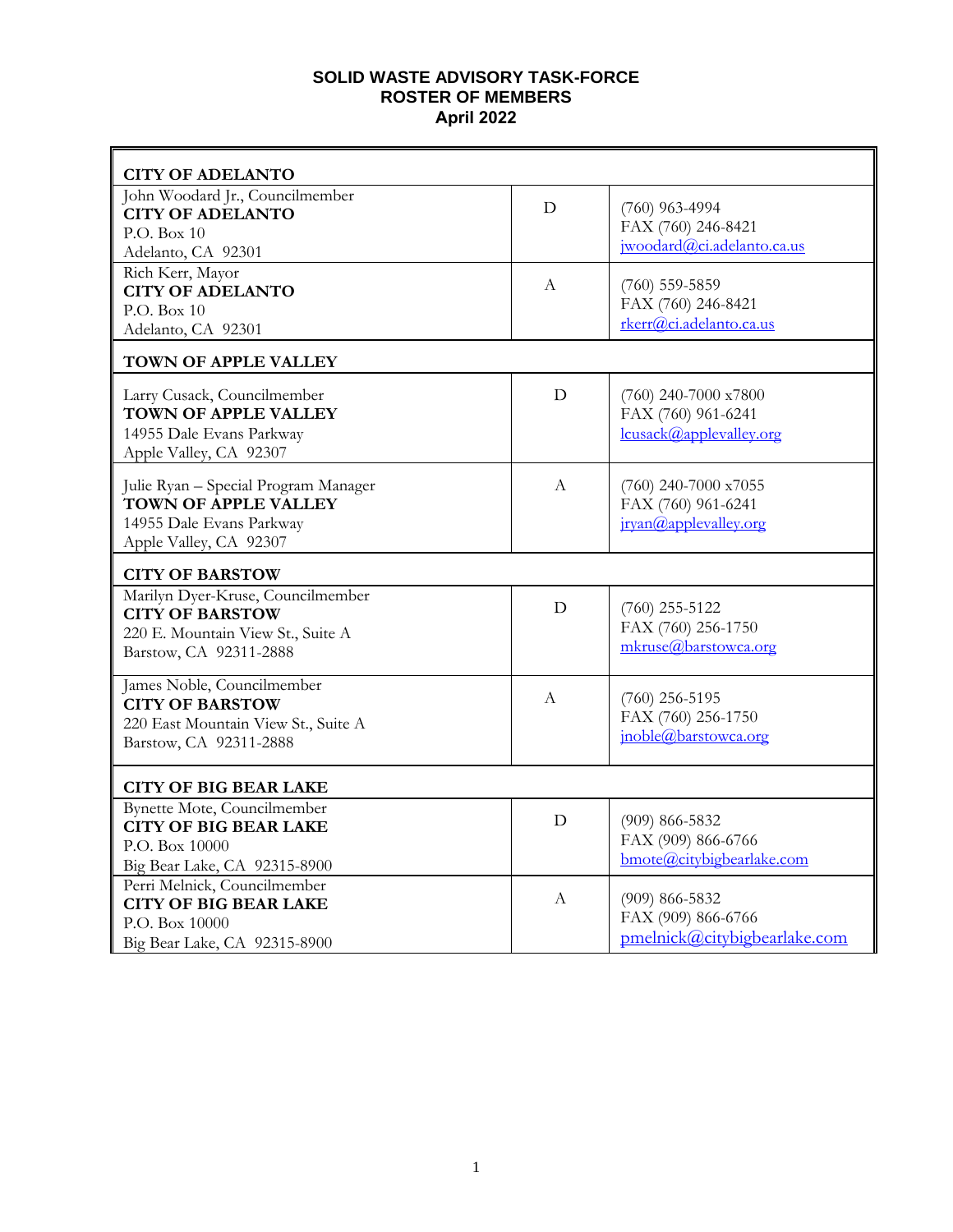| <b>CITY OF CHINO</b>                                                                                                               |                                |                                                                      |
|------------------------------------------------------------------------------------------------------------------------------------|--------------------------------|----------------------------------------------------------------------|
| Christopher Flores, Councilmember<br><b>CITY OF CHINO</b><br>13220 Central Avenue<br>Mail: P.O. 667, 91708-0667<br>Chino, CA 91710 | D                              | $(909)$ 627-7577<br>FAX (909) 591-6829<br>cflores@cityofchino.org    |
| Marc Lucio, Mayor Pro Tem<br><b>CITY OF CHINO</b><br>13220 Central Avenue<br>Mail: P.O. 667, 91708-0667<br>Chino, CA 91710         | A                              | $(909)$ 334-3472<br>FAX (909) 591-5535<br>mlucio@cityofchino.org     |
| <b>CITY OF CHINO HILLS</b>                                                                                                         |                                |                                                                      |
| Brian Johsz - Mayor<br><b>Vice Chair</b><br><b>CITY OF CHINO HILLS 14000 City</b><br>Center Drive Chino Hills, CA 91709            | D<br>Updated<br>$10 - 20 - 21$ | $(909)$ 364-2620<br>FAX (909) 364-2695<br>citycouncil@chinohills.org |
| Rod Hill -Assistant City Manager<br><b>CITY OF CHINO HILLS</b><br>14000 City Center Drive<br>Chino Hills, CA 91709                 | A                              | $(909)$ 364-2633<br>FAX (909) 364-2695<br>rhill@chinohills.org       |
| <b>CITY OF COLTON</b>                                                                                                              |                                |                                                                      |
| Frank Navarro, Mayor<br><b>CITY OF COLTON</b><br>650 North La Cadena Drive<br>Colton, CA 92324                                     | $\mathbf D$                    | $(909)$ 370-5060<br>FAX (909) 370-6192<br>fnavarro@coltonca.gov      |
| John R. Echevarria, Councilmember<br><b>CITY OF COLTON</b><br>650 North La Cadena Drive<br>Colton, CA 92324                        | A                              | $(909)$ 370-5060<br>FAX (909) 370-6192<br>Jechevarria@coltonca.gov   |
| <b>CITY OF FONTANA</b>                                                                                                             |                                |                                                                      |
| Jesse Sandoval, Councilmember<br><b>CITY OF FONTANA</b><br>8353 Sierra Ave.<br>Fontana, CA 92335                                   | D                              | $(909)$ 350-6743<br>Isandoval@fontana.org                            |
| Peter Garcia, Councilmember<br><b>CITY OF FONTANA</b><br>8353 Sierra Ave.<br>Fontana, CA 92335                                     | A                              | $(909)$ 350-6743<br>Pgarcia@fontana.org                              |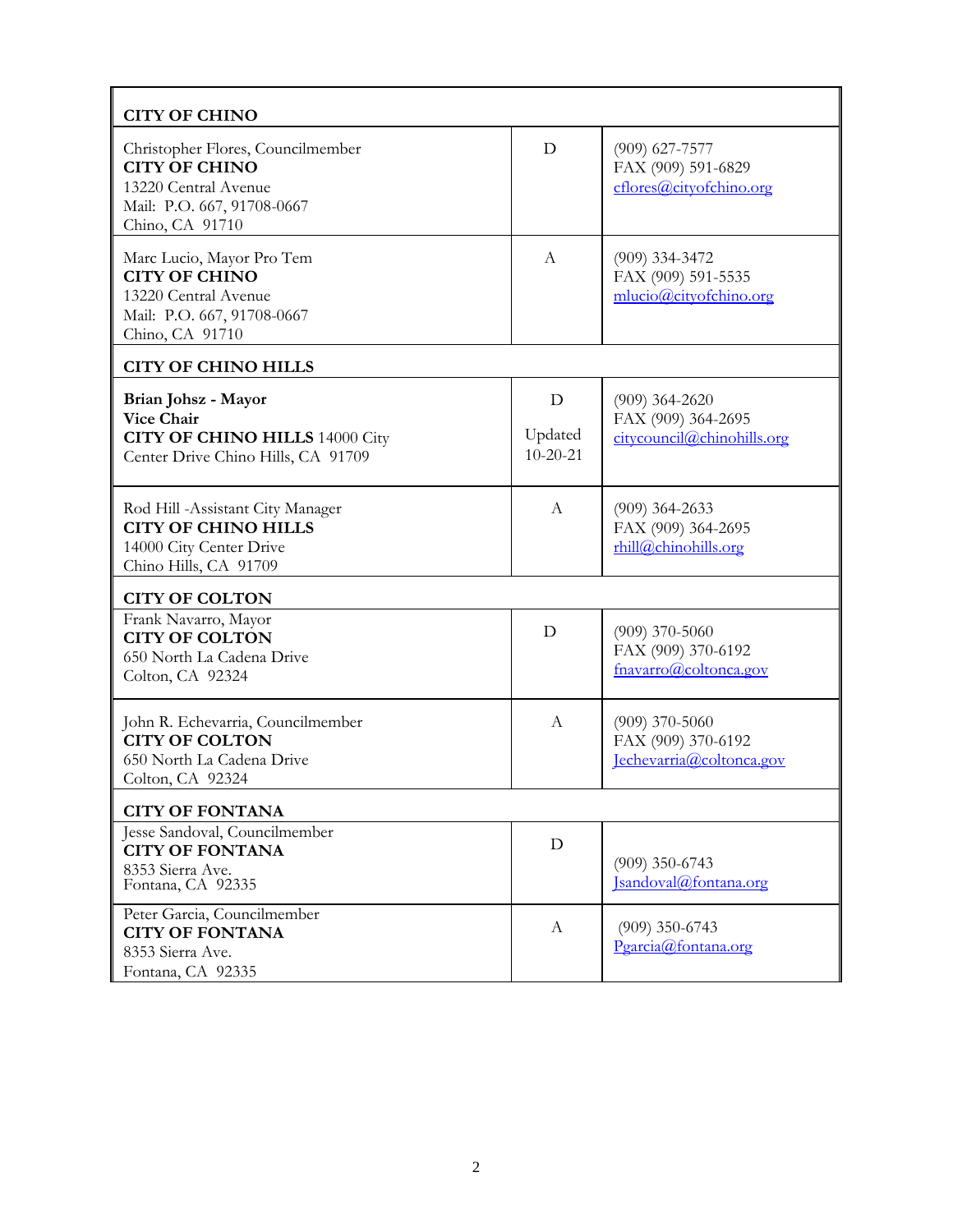| <b>CITY OF GRAND TERRACE</b>                                                                                 |              |                                                                             |
|--------------------------------------------------------------------------------------------------------------|--------------|-----------------------------------------------------------------------------|
| Jeff Allen, Councilmember<br><b>CITY OF GRAND TERRACE</b><br>22795 Barton Road<br>Grand Terrace, CA 92313    | D            | (909) 824-6621 x212<br>FAX (909) 824-6623<br>jallen@GrandTerrace-ca.gov     |
| Vacant<br><b>CITY OF GRAND TERRACE</b><br>22795 Barton Road<br>Grand Terrace, CA 92313                       | А            |                                                                             |
| <b>CITY OF HESPERIA</b>                                                                                      |              |                                                                             |
| Cameron Gregg, Mayor<br><b>CITY OF HESPERIA</b><br>9700 Seventh Ave<br>Hesperia, CA 92345                    | D            | $(760)$ 947-1030<br>FAX (760) 947-2881<br>cgregg@cityofhesperia.us          |
| Jaime Carone<br><b>CITY OF HESPERIA</b><br>9700 Seventh Ave<br>Hesperia, CA 92345                            | A            | $(760)$ 947-1030<br>FAX (760) 947-2881<br>jcarone@cityofhesperia.us         |
| <b>CITY OF HIGHLAND</b>                                                                                      |              |                                                                             |
| Penny Lilburn, Councilmember<br><b>CITY OF HIGHLAND</b><br>27215 Baseline<br>Highland, CA 92346              | D            | (909) 864-6861 ext.230<br>FAX (909) 862-3180<br>plilburn@cityofhighland.org |
| Melissa Morgan, Public Services Manager<br><b>CITY OF HIGHLAND</b><br>27215 Baseline<br>Highland, CA 92346   | A            | $(909) 864 - 6861$<br>FAX (909) 862-3180<br>mmorgan@cityofhighland.org      |
| <b>CITY OF LOMA LINDA</b>                                                                                    |              |                                                                             |
| Bhavin Jindal, Councilmember<br><b>CITY OF LOMA LINDA</b><br>25541 Barton Road<br>Loma Linda, CA 92354-3160  | D            | (909) 799-2810<br>FAX (909) 799-2890<br>bjindal@lomalinda-ca.gov            |
| T.Jarb Thaipejr, City Manager<br><b>CITY OF LOMA LINDA</b><br>25541 Barton Road<br>Loma Linda, CA 92354-3160 | $\mathbf{A}$ | $(909)$ 799-2810<br>FAX (909) 799-2890<br>jthaipejr@lomalinda-ca.gov        |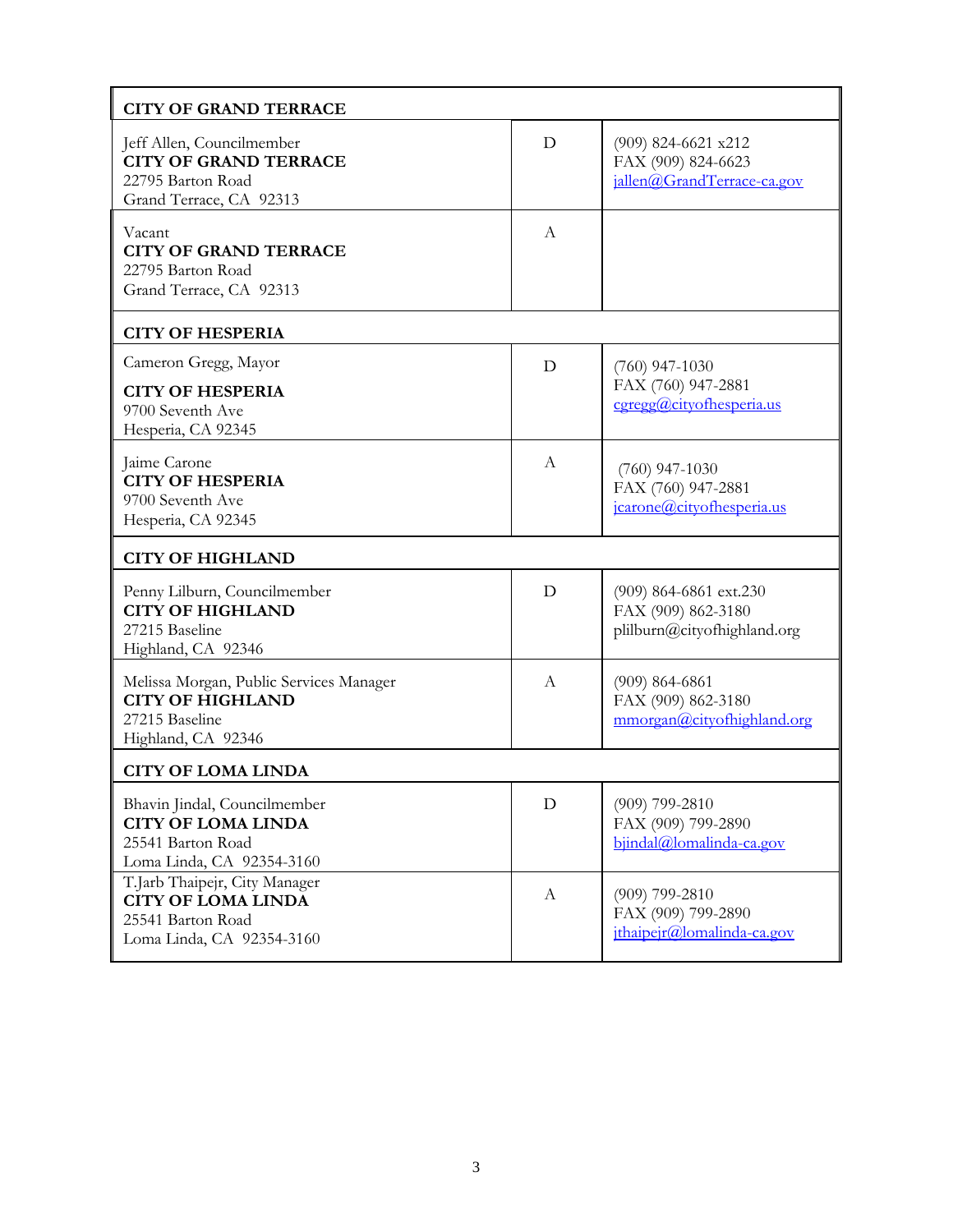| <b>CITY OF MONTCLAIR</b>                                                                                                             |   |                                                                            |  |
|--------------------------------------------------------------------------------------------------------------------------------------|---|----------------------------------------------------------------------------|--|
| Tenice Johnson, Councilmember<br><b>CITY OF MONTCLAIR</b><br>P.O. Box 2308<br>Montclair, CA 91763                                    | D | $(909)$ 625-9416<br>FAX (909) 621-1584<br>tjohnson@cityofmontclair.org     |  |
| Janet Kulbeck- Finance Manager<br><b>CITY OF MONTCLAIR</b><br>P.O. Box 2308<br>Montclair, CA 91763                                   | A | $(909)$ 625-9411<br>FAX (909) 621-1584<br>jkulbeck@cityofmontclair.org     |  |
| <b>CITY OF NEEDLES</b>                                                                                                               |   |                                                                            |  |
| Shawn Gudmundson, Councilmember<br><b>CITY OF NEEDLES</b><br>817 Third St.<br>Needles, CA 92363                                      | D | $(760)$ 983-1203<br>shawnburd@hotmail.com                                  |  |
| Louise Evans, City Representative<br>CITY OF NEEDLES<br>817 Third St.<br>Needles, CA 92363                                           | А | $(760)$ 668-1036<br>wheezie39@gmail.com                                    |  |
| <b>CITY OF ONTARIO</b>                                                                                                               |   |                                                                            |  |
| Paul Leon, Mayor<br><b>CITY OF ONTARIO</b><br>303 East "B" Street<br>Ontario, CA 91764                                               | D | $(909)$ 395-2000<br>FAX (909) 395-2070<br>pleon@ci.ontario.ca.us           |  |
| Vacant<br><b>CITY OF ONTARIO</b><br>1425 S. Bon View Ave.<br>Ontario, CA 91761                                                       | A |                                                                            |  |
| CITY OF RANCHO CUCAMONGA                                                                                                             |   |                                                                            |  |
| Ryan Hutchison, Councilmember<br><b>CITY OF RANCHO CUCAMONGA</b><br>10500 Civic Center Drive<br>Rancho Cucamonga, CA 91730           | D | $(909)$ 477-2700<br>FAX (909) 477-2846<br>ryanforrancho@gmail.com          |  |
| Linda Ceballos, Envir. Programs Manager<br><b>CITY OF RANCHO CUCAMONGA</b><br>10500 Civic Center Drive<br>Rancho Cucamonga, CA 91730 | A | $(909)$ 477-2740 x4060<br>FAX (909) 477-2746<br>Linda.Ceballos@cityofrc.us |  |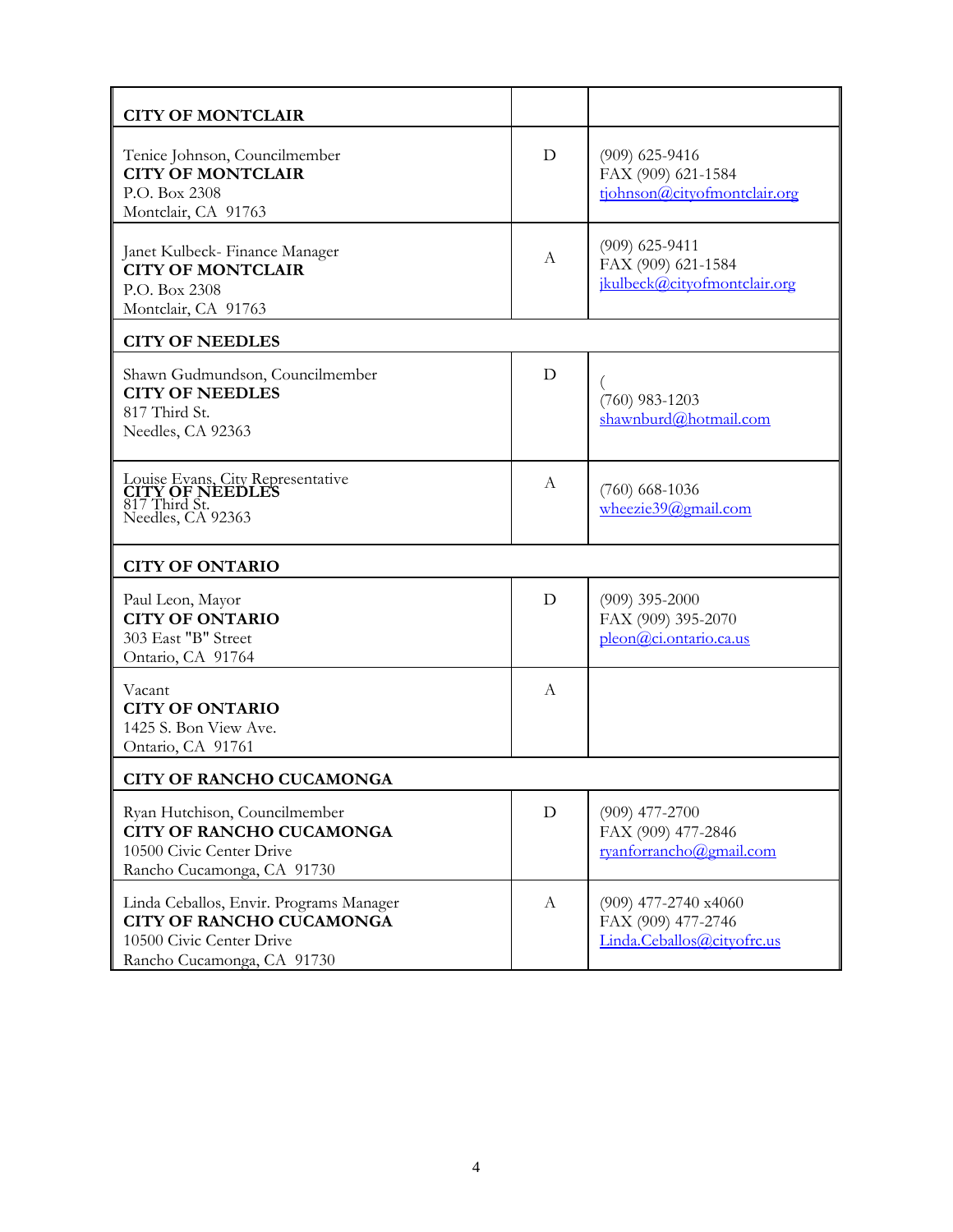| <b>CITY OF REDLANDS</b>                                                                                                                       |              |                                                                   |  |
|-----------------------------------------------------------------------------------------------------------------------------------------------|--------------|-------------------------------------------------------------------|--|
| Eddie Tejeda-Mayor Pro Tempore<br><b>CITY OF REDLANDS</b><br>35 Cajon ST. Suite 200<br>Redlands, CA 92373                                     | D            | $(909)$ 798-7533<br>etejeda@cityofredlands.org                    |  |
| Tim Sullivan-Assist. Dir. Facilities & Community<br>Services Dept.<br><b>CITY OF REDLANDS</b><br>35 Cajon St. Suite 222<br>Redlands, CA 92373 | А            | $(909)$ 798-7655<br>tsullivan@cityofredlands.org                  |  |
| <b>CITY OF RIALTO</b>                                                                                                                         |              |                                                                   |  |
| Deborah Robertson, Mayor<br><b>CITY OF RIALTO</b><br>150 South Palm<br>Rialto, CA 92376                                                       | D            | $(909)$ 820-2689<br>FAX (909) 820-2527<br>drobertson@rialtoca.gov |  |
| Vacant-Alternate<br><b>CITY OF RIALTO</b><br>150 South Palm<br>Rialto, CA 92376                                                               | A            |                                                                   |  |
| <b>CITY OF SAN BERNARDINO</b>                                                                                                                 |              |                                                                   |  |
| Vacant-Delegate<br><b>CITY OF SAN BERNARDINO</b><br>300 North "D" Street<br>San Bernardino, CA 92418                                          | D            |                                                                   |  |
| Vacant-Alternate<br><b>CITY OF SAN BERNARDINO</b><br>300 North "D" Street<br>San Bernardino, CA 92418                                         | A            |                                                                   |  |
| <b>CITY OF TWENTYNINE PALMS</b>                                                                                                               |              |                                                                   |  |
| Dan Mintz, Councilmember<br><b>CITY OF TWENTYNINE PALMS</b><br>6136 Adobe Rd.<br>Twentynine Palms, CA 92277                                   | $\mathbf D$  | $(760)$ 367-6799<br>FAX (760) 367-4890<br>dmintz@29palms.org      |  |
| Joel Klink, Councilmember<br><b>CITY OF TWENTYNINE PALMS</b><br>6136 Adobe Rd.<br>Twentynine Palms, CA 92277                                  | $\mathbf{A}$ | $(760)$ 367-6799<br>FAX (760) 367-4890<br>klink@29palms.org       |  |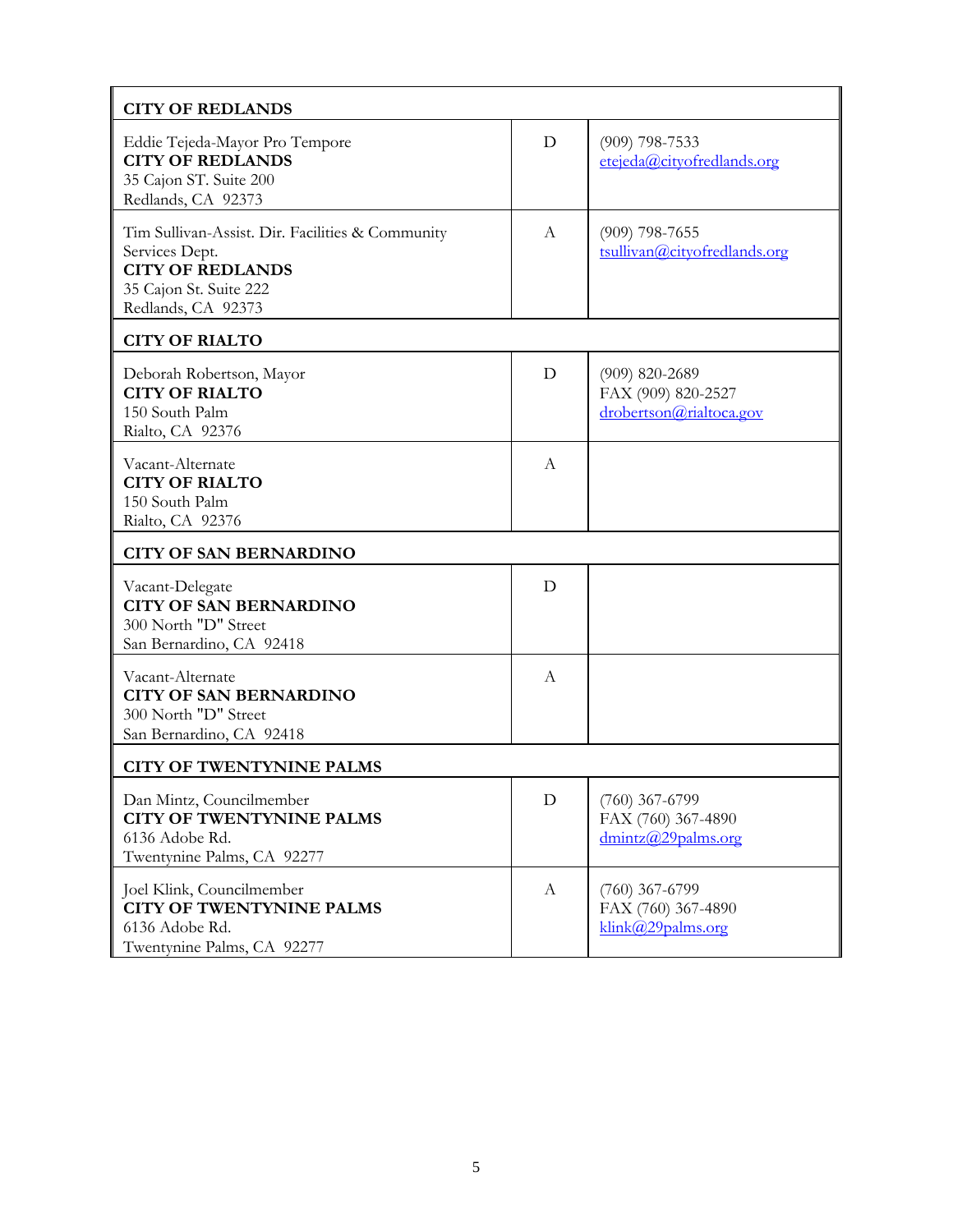| <b>CITY OF UPLAND</b>                                                                                            |                  |                                                                           |
|------------------------------------------------------------------------------------------------------------------|------------------|---------------------------------------------------------------------------|
| Janice Elliott, Councilmember<br><b>CITY OF UPLAND</b><br>460 N. Euclid Ave.<br>Upland, CA 91786                 | D                | $(909)$ 931-4120<br>FAX (909) 931-4123<br>$i$ elliott@ci.upland.ca.us     |
| Shannon Maust, Councilmember<br><b>CITY OF UPLAND</b><br>460 N. Euclid Ave.<br>Upland, CA 91786                  | A                | $(909)$ 931-4120<br>FAX (909) 931-4123<br>$S$ maust $(a)$ ci.upland.ca.us |
| <b>CITY OF VICTORVILLE</b>                                                                                       |                  |                                                                           |
| Elizabeth "Liz" Becerra, Mayor<br><b>CITY OF VICTORVILLE</b><br>14343 Civic Drive<br>Victorville, CA 92392       | D                | $(760)$ 985-7373<br>FAX (760) 955-5188<br>Lbecerra@victorvilleca.gov      |
| John Davis, JPA Administrator<br><b>CITY OF VICTORVILLE</b><br>39905 Memory Lane<br>Oak Glen, CA 92399           | A                | $(909)$ 797-7717<br>FAX (909) 797-7710<br>recyclingipa@gmail.com          |
| <b>CITY OF YUCAIPA</b>                                                                                           |                  |                                                                           |
| Greg Bogh, Mayor<br><b>CITY OF YUCAIPA</b><br>34272 Yucaipa Blvd.<br>Yucaipa, CA 92399                           | D                | (909) 797-2489, ext. 223<br>FAX (909) 790-9203<br>gbogh@yucaipa.org       |
| Jennifer Crawford, Assistant City Mgr.<br><b>CITY OF YUCAIPA</b><br>34272 Yucaipa Blvd.<br>Yucaipa, CA 92399     | $\mathsf{A}$     | (909) 797-2489, ext. 236<br>FAX (909) 790-9203<br>ishankland@vucaipa.org  |
| <b>TOWN OF YUCCA VALLEY</b>                                                                                      |                  |                                                                           |
| Jeff Drozd, Councilmember<br>TOWN OF YUCCA VALLEY<br>57090 Twentynine Palms Highway<br>Yucca Valley, CA 92284    | D                | $(760)$ 447-4015<br>FAX (760) 369-0626<br>Idrozd@yucca-valley.org         |
| Curtis Yakimow, Town Manager<br>TOWN OF YUCCA VALLEY<br>57090 Twentynine Palms Highway<br>Yucca Valley, CA 92284 | $\boldsymbol{A}$ | 760) 369-7209<br>FAX (760) 369-0626<br>cyakimow@yucca-valley.org          |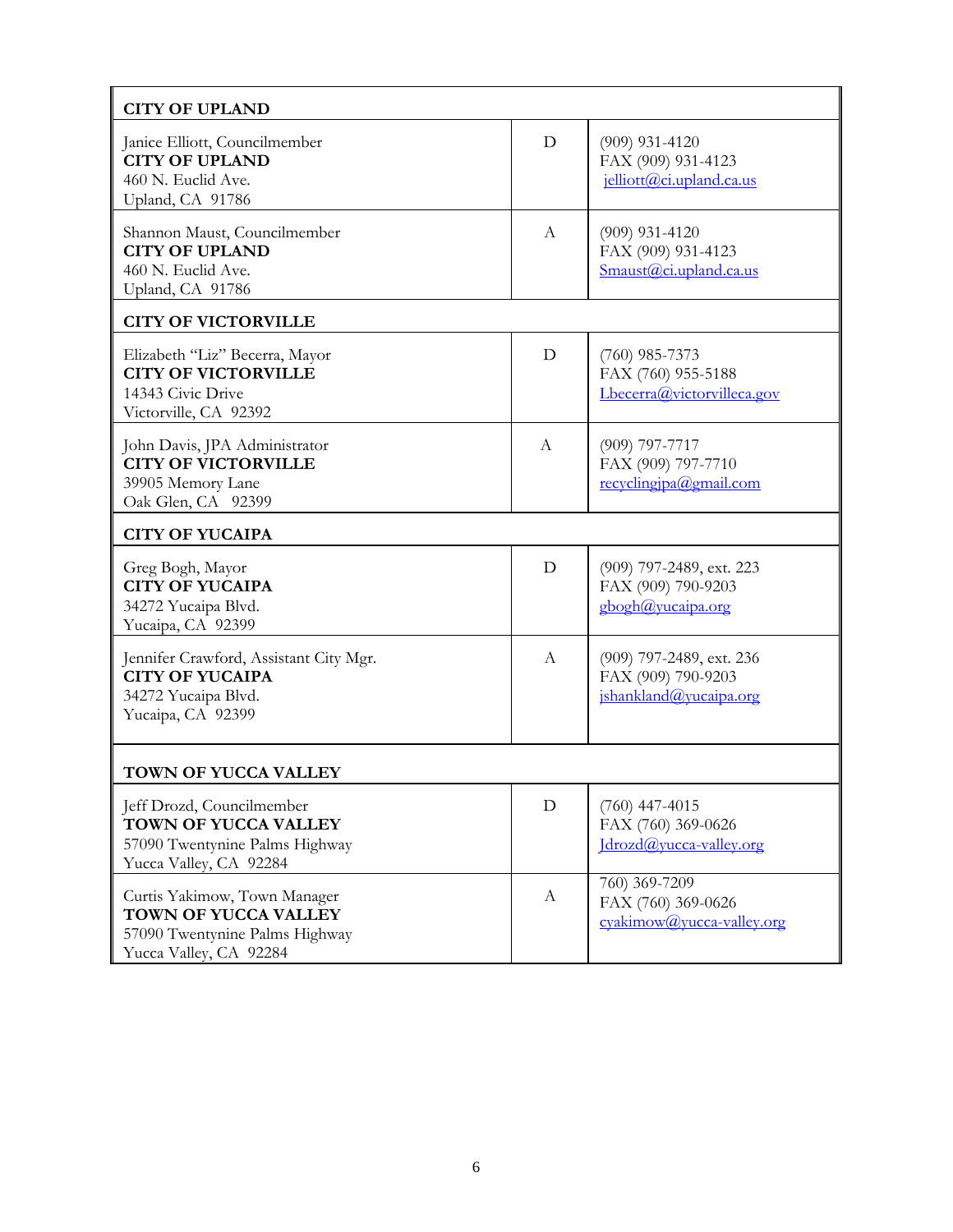| PUBLIC MEMBER APPOINTMENTS                    |              |                                            |  |
|-----------------------------------------------|--------------|--------------------------------------------|--|
| <b>At-Large Representatives</b>               |              |                                            |  |
| Zachariah Medley                              |              |                                            |  |
| At Large-Desert Region                        | D            | $(760)$ 780-8558                           |  |
| 13777 Air Expressway                          |              | $z$ medley@bop.gov                         |  |
| Victorville, CA 92394                         |              |                                            |  |
| Vacant-Alternate                              | A            |                                            |  |
| At Large-Desert Region                        |              |                                            |  |
| Vacant-Delegate                               | D            |                                            |  |
| At Large-West Valley Region                   |              |                                            |  |
|                                               |              |                                            |  |
| Vacant-Alternate                              | A            |                                            |  |
| At Large-West Valley Region                   |              |                                            |  |
| Vacant                                        |              |                                            |  |
| At Large-East Valley Region                   | D            |                                            |  |
| Vacant                                        |              |                                            |  |
| At Large-East Valley Region                   | A            |                                            |  |
|                                               |              |                                            |  |
| <b>Construction Representative</b>            |              |                                            |  |
| Bambi Tran                                    |              |                                            |  |
| Construction-East Valley Region               | D            | $(202)$ 352-4563<br>doingitgreen@gmail.com |  |
| 1660 Chicago Ave. Ste. M                      |              | btran@gridalternatives.org                 |  |
| Riverside, CA 92507                           |              |                                            |  |
| Vacant-Alternate Construction                 | $\mathbf{A}$ |                                            |  |
| <b>Environmental Organization</b>             |              |                                            |  |
| Vacant-Delegate Environmental Org.            | D            |                                            |  |
| Vacant-Alternate Environmental Org.           | $\Lambda$    |                                            |  |
| <b>Manufacturing Industry Representatives</b> |              |                                            |  |
| Alejandra Silva                               | D            | $(714) 515 - 2406$                         |  |
| Cemex-Desert Region                           |              | FAX (760) 245-0191                         |  |
| 16888 North "E" Street                        |              | Alejandrav.silva@cemex.com                 |  |
| Victorville, CA 92394                         |              |                                            |  |
|                                               |              |                                            |  |
| Vacant-Alternate Manuf. Indust.               | A            |                                            |  |
| <b>Private Solid Waste Collector</b>          |              |                                            |  |
| Michael Arreguin                              | D            | $(909)$ 429-4200                           |  |
| Burrtec Waste Industries-West Valley Region   |              | FAX (909) 429-4290                         |  |
| 9890 Cherry Avenue                            |              | mikea@burrtec.com                          |  |
| Fontana, CA 92335                             |              |                                            |  |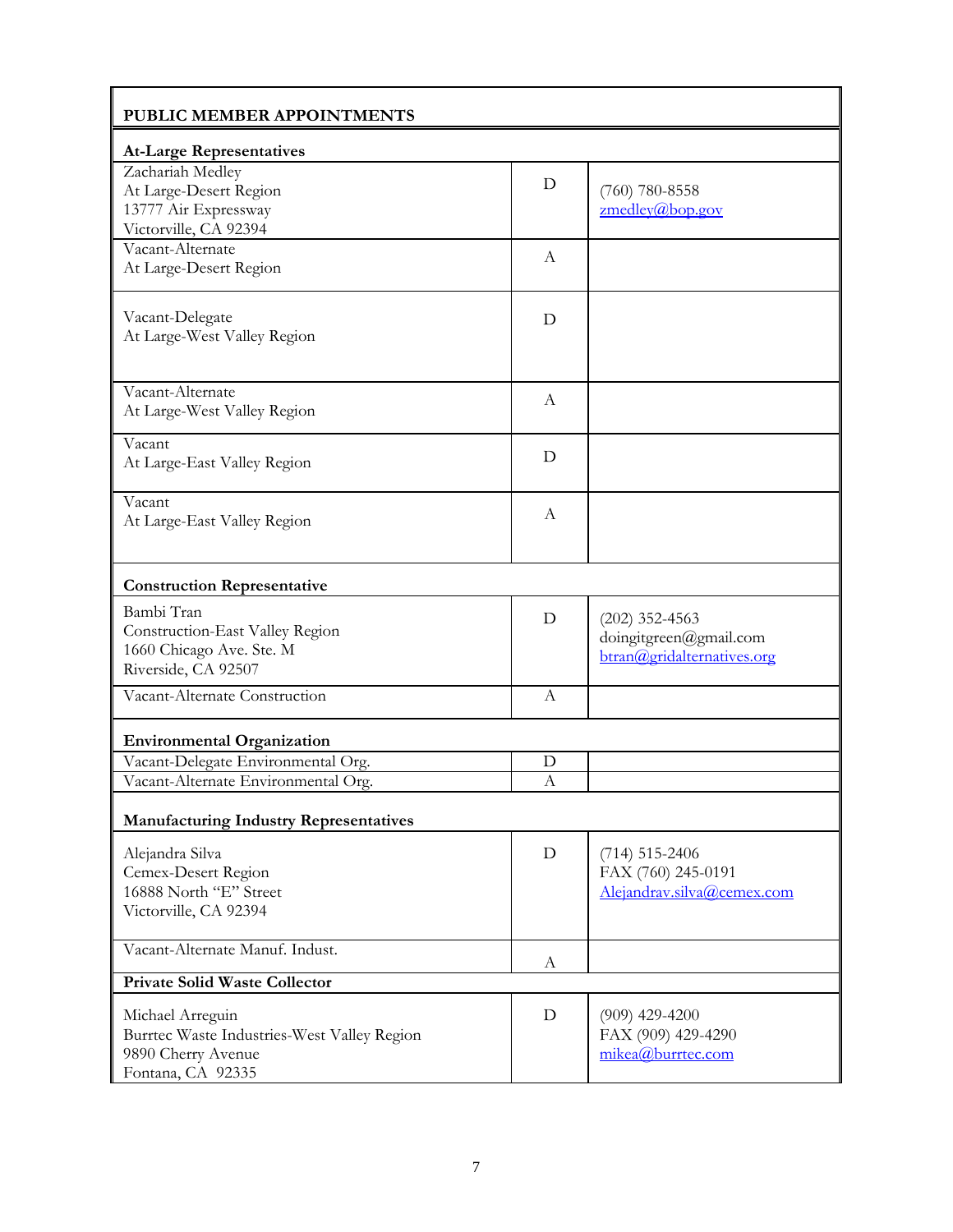| Cole Burr<br>Burrtec Waste Industries-West Valley Region<br>9890 Cherry Avenue<br>Fontana, CA 92335          | A | $(909)$ 429-4200<br>FAX (909) 429-4290<br>cole@burrtec.com                                           |
|--------------------------------------------------------------------------------------------------------------|---|------------------------------------------------------------------------------------------------------|
| Public Regional Water District/Organization                                                                  |   |                                                                                                      |
| Jeff Ziegenbein<br>Inland Empire Utilities Agency-West Valley Region<br>PO Box 9020<br>Chino Hills, CA 91701 | D | $(909)993 - 1600$<br>iziegenbein@ieua.org                                                            |
| Vacant-Alternate Reg. Water Dist.                                                                            | A |                                                                                                      |
| <b>Private Recycler</b>                                                                                      |   |                                                                                                      |
| Anthony Bertrand<br>Athens Services-East Valley Region<br>687 Iowa AvenueRiverside, California 92507         | D | $(909)382 - 3251$<br>FAX (909) 382-3255<br>abertrand@athensservices.com                              |
| Vacant-Private Recycler                                                                                      |   |                                                                                                      |
| <b>Special District Representative</b>                                                                       |   |                                                                                                      |
| Kimberly Cox<br>Helendale CSD - Desert Region<br>P.O. Box 359<br>Helendale, CA 92342                         | D | 760-217-2221<br>FAX 760-951-0046<br>kcox@helendalecsd.org                                            |
| Vacant-Special District Representative                                                                       | А |                                                                                                      |
| <b>BOARD OF SUPERVISORS</b>                                                                                  |   |                                                                                                      |
| Paul Cook, First District Supervisor<br>385 North Arrowhead Avenue<br>San Bernardino, CA 92415-0110          | D | $(909)$ 387-4830<br>FAX (909) 387-3029<br>Paul.Cook@bos.sbcounty.gov                                 |
| Dakota Higgins, BOS-First District<br>385 N. Arrowhead Avenue<br>San Bernardino, CA 92415                    | А | $(909)$ 387-48330<br>Dakota.higgins@bos.sbcounty.gov                                                 |
| Janice Rutherford, Second District Supervisor<br>385 North Arrowhead Avenue<br>San Bernardino, CA 92415-0110 | D | $(909)$ 387-4833<br>FAX (909) 387-3265<br>Janice.rutherford@bos.sbcounty.g<br>$\overline{\text{OV}}$ |
| Lewis Murray, BOS-Second District<br>385 North Arrowhead Avenue<br>San Bernardino, CA 92415-0110             | A | $(909)$ 387-4833<br>FAX (909) 387-3265<br>Lewis.murray@bos.sbcounty.gov                              |